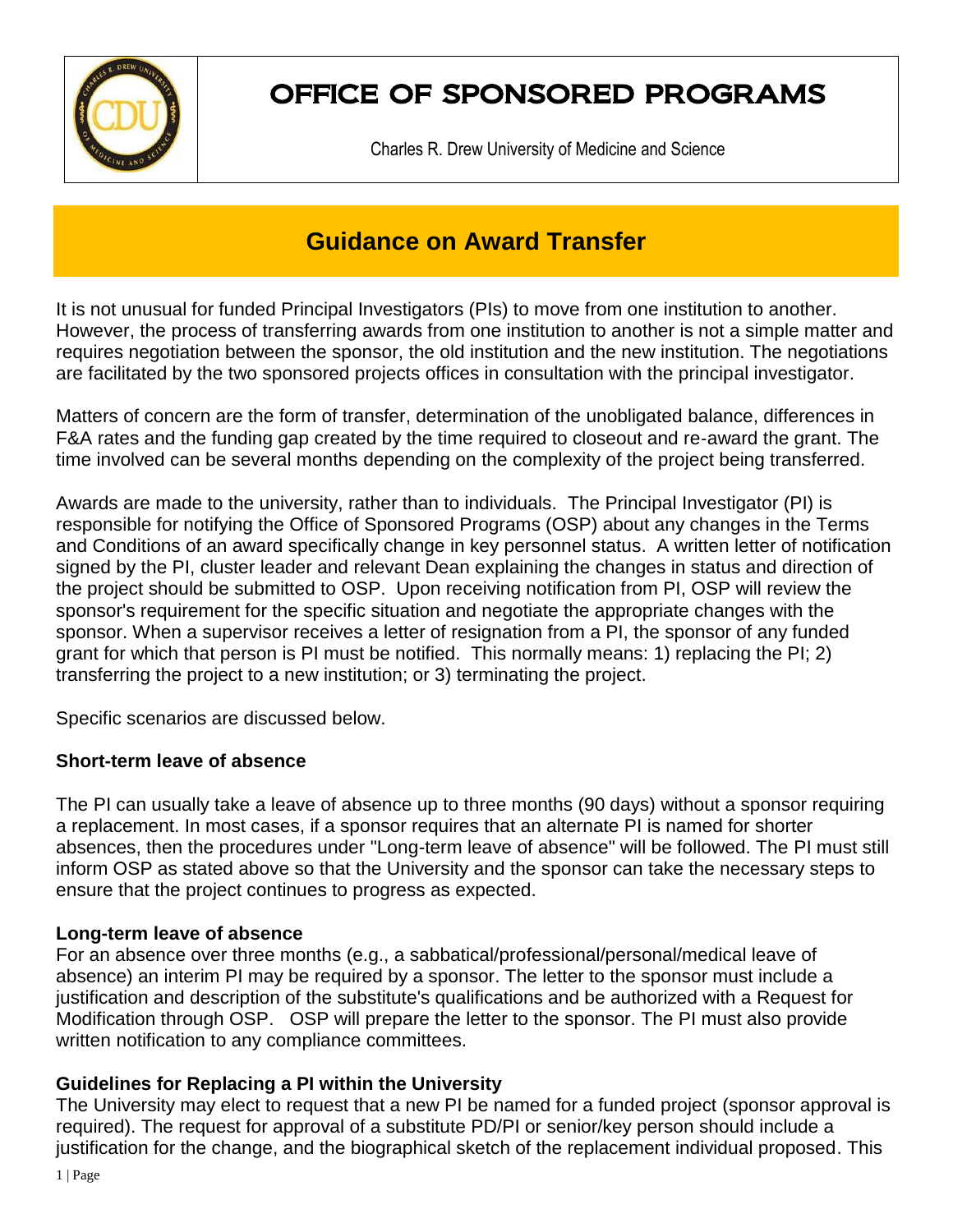requires the approval of the new PI. A plan should be submitted to OSP as early as possible to insure timely completion of the process; OSP will communicate with the sponsor. If the arrangements proposed by the University, including the qualifications of any proposed replacement are not acceptable to the sponsor, the grant may be suspended or terminated. If the grant is suspended or terminated for any reason, proper closeout is required.

#### **Guidelines for Terminating and/or Suspending a Project**

The University, in consultation with the original PI, Co-PI's, and relevant Department Chair(s), Program Director(S), and Dean(s) may choose to terminate a project if the project cannot be transferred to a new institution, if there is no appropriate and willing substitute PI, or for other reasons. If this is the case, OSP will transmit the request to the sponsor.

#### **Guidelines for a PI leaving the University**

The process of transferring awards from one institution to another is not a simple task and requires negotiation between the sponsoring agency, the former institution and the new institution. The arrangements are made by the two offices of sponsored programs in consultation with the PI and his/her department or program at both the former and new institution. Matters of concern include the form of transfer, determination of the unobligated balance, differences in facilities and administrative (F&A) rates, and the funding gaps created by the time required to closeout and re-issue the project. The transfer process can take several months depending on the complexity of the project being transferred and the number of parties involved.

If the PI is leaving the University to go to another institution, CDU can request to transfer an externally funded project even though the project is awarded to the University (sponsor approvals are required). The University may allow transfer of the project to the PI's new workplace if the sponsor and the new institution agree. A sponsor's guidelines may vary regarding the transfer of a project and attendant equipment to a new institution and guidelines specific to the transfer can be obtained from OSP.

The process of transfer begins with the written PI notification of resignation. Documentation is submitted to OSP describing his/her intention to leave the University and his/her desire to continue the project at another institution. The documentation should include a conservative estimate of the dollar amount to be transferred, and must also identify any equipment to be transferred. The documentation must be approved and signed by the PI, cluster leader, and relevant Dean and then forwarded to OSP. If CDU Co-PI's are involved, they should also approve of the transfer. The appropriate documentation is submitted to the sponsor for approval. If approval is granted, the sponsor will begin procedures to close out the project at the University with OSP and Finance. The sponsor will also inform the PI of the steps necessary to reissue the award to a new institution. In some instances the process may require a new, competitive application submitted on behalf of the PI by the new institution.

**Remember:** Grants are awarded to institutions, not individuals; therefore the grantee institution must "relinquish" the grant. The sponsor must approve all grant transfers from one organization to another.

#### **Things to Consider When Transferring to a New Institution**

#### 1. **Does the grant stay or go**?

When a Principal Investigator (PI) changes institutions, a decision must be made about whether the grant stays at the current institution or is transferred to the new institution. At Charles R. Drew University of Medicine & Science, the PI, the Executive VP for Research and Health Affairs, and the relevant Dean must agree whether or not the award should transfer with the PI. All Co-PIs must be notified of the grant transfer.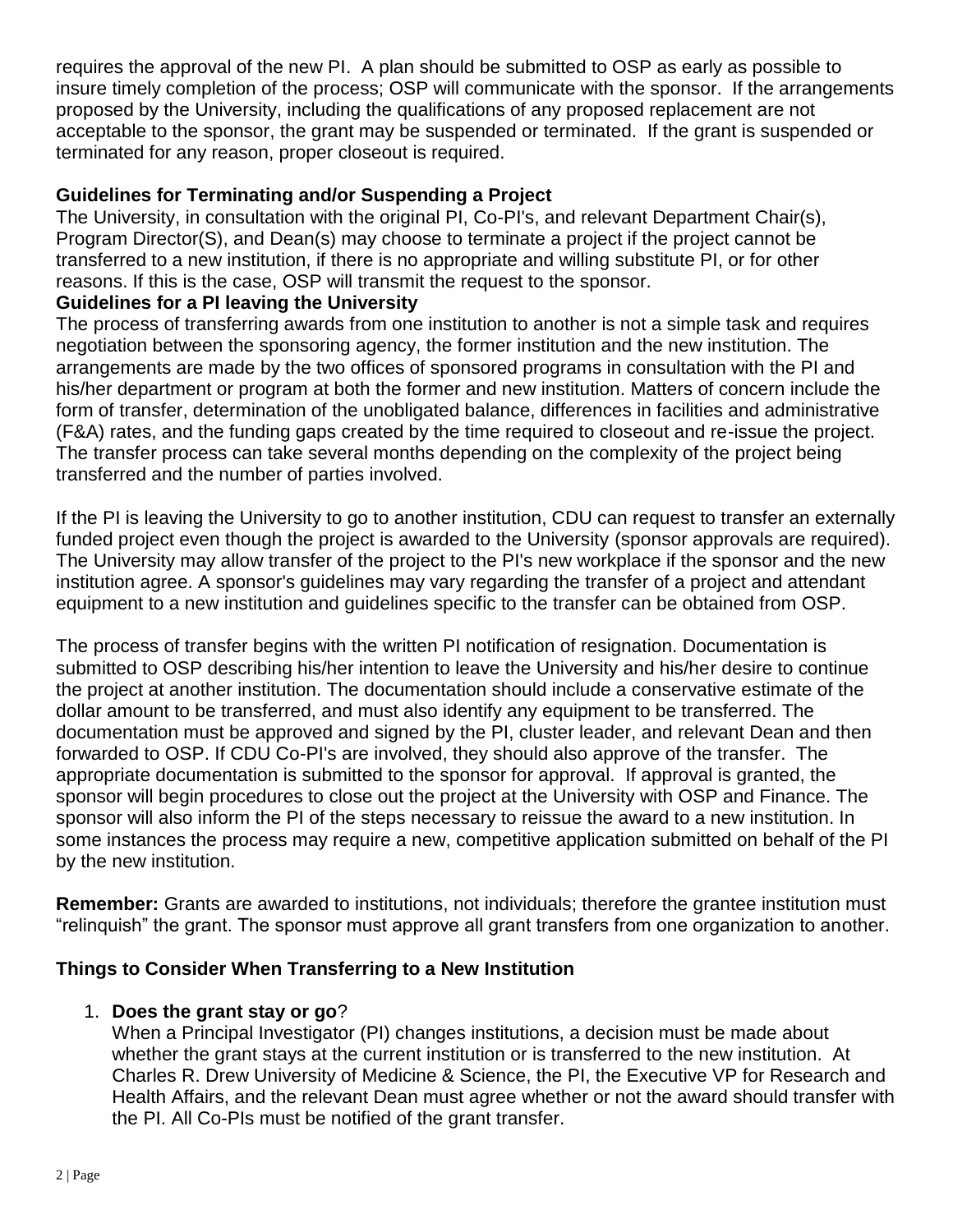# 2. **Is any intellectual property (IP) involved**?

If the project being transferred requires the use of any idea, invention, software or other IP that previously created, then a license must be obtained. Most university policies provide that IP you create while working there will be owned by that university. So, if any work at the new institution uses previous patents, copyrighted works, or other intellectual property, you must have a research license from that institution. Even though your name is on the patent or you developed the software, you can't use it in further research without a license. The Patent Administrator, CDU Legal Counsel and the Office of Sponsored Programs (OSP) will work with the other institution to acquire this license.

# 3. **Is cost sharing involved?**

The PI should confirm the status of any cost-sharing commitment made by the original institution. Has the cost sharing obligation been met? What cost sharing requirement will transfer with the grant?

#### 4. **Are there subcontracts?**

Review the award for subcontracts. Have the subcontract agents completed their portion of the project? Active subcontractors must be notified of the impending move and that their current award may be terminated.

#### 5. **Are there equipment purchases?**

Review the award agreement for equipment purchases. Equipment purchased on the current award is vested with CDU, but may move with the PI to the new institution based upon an established agreement. Any transfer of equipment which has not been purchased with this award must be approved by the Office of Research and the Department. All equipment transfers must be coordinated accordingly.

#### **Principal Investigator Responsibilities during Transfer**

- 1. Contact the Office of Sponsored Programs at the former and new institution as soon as possible, well prior to the anticipated transfer date so that the various offices of record can begin the transfer process, including contacting the sponsor's Grants Management Specialist or Contracting Officer.
- 2. Notify the Vice President for Research and Health Affairs and the Program Officer at the awarding agency of the anticipated transfer.
- 3. Review the original award documentation for sponsor requirements, including cost sharing requirements if applicable. Determine the amount of cost sharing commitment to be transferred to the new institution with guidance from OSP if applicable.
- 4. Work with OSP to close out any subcontracts or other agreements related to the award if applicable.
- 5. Work with former institution to prepare relinquishing forms (NSF and NIH have standard forms for this process).
- 6. Follow proposal submission guidelines of the new institutions in preparing and routing new proposals.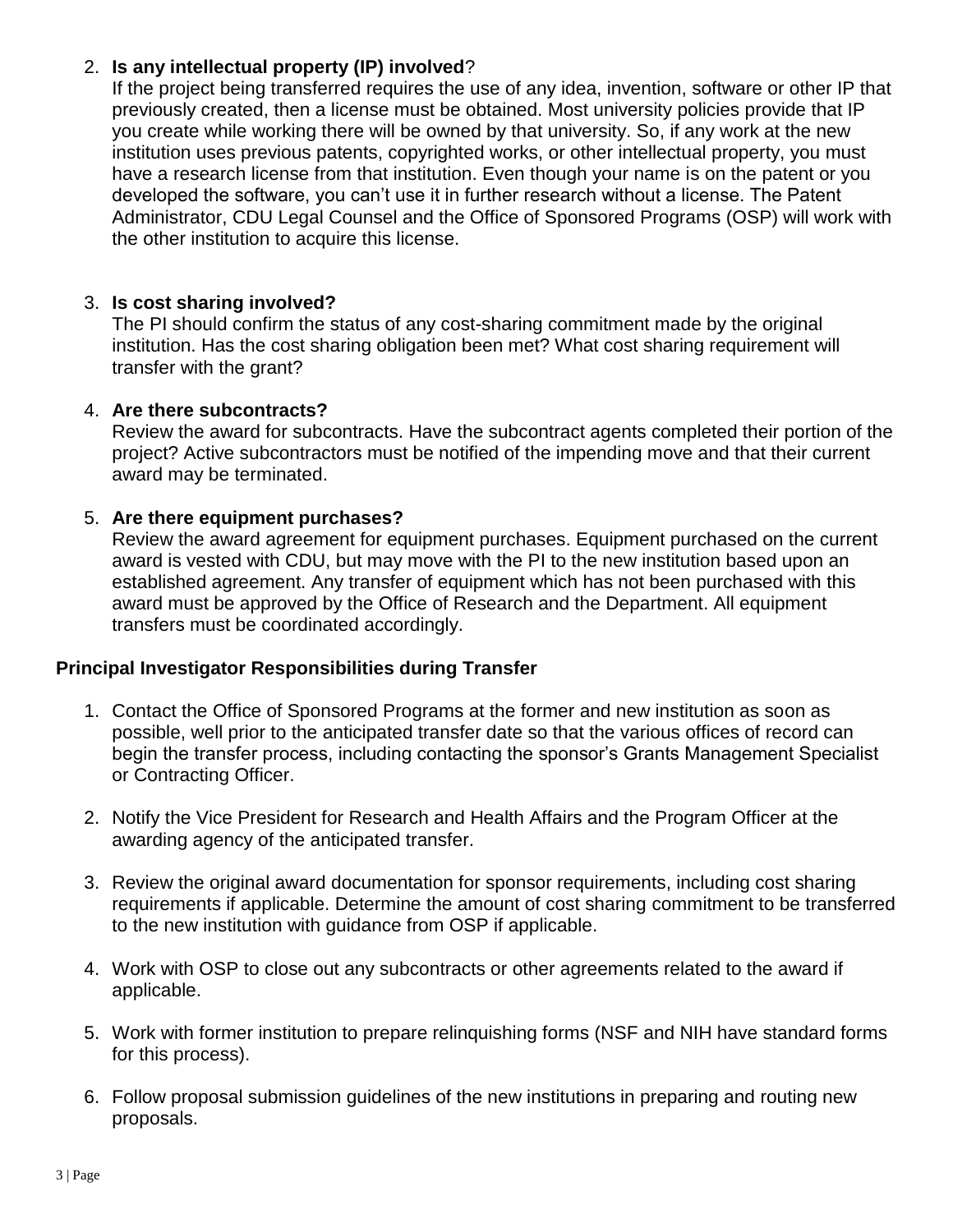7. Advise the Patent Administrator, CDU Legal Counsel and OSP if there is any intellectual property involved in the project.

# **Transferring Project to CDU**

To transfer awards received from another institution to CDU, a new faculty member should discuss the status and future plans of their awards with their sponsors, new and former department or program, and the Office of Sponsored Programs (OSP). The new faculty member must prepare a new proposal (after receiving the unobligated balance from the former institution) for each sponsored project. These proposals usually consist of:

- 1. A revised budget showing CDU salaries, fringe benefits, and F&A costs.
- 2. A budget justification.
- 3. A project description that usually consists of a progress report and a description of the work that remains to be done on the project.
- 4. Internal Approval Forms with appropriate signatures.

#### **A transfer can take several forms:**

- 1. **New award to CDU** When an award is to be transferred in its entirety to CDU, the principal investigator's previous employer must formally relinquish the award and state the unobligated balance, and the PI must submit a new proposal to the sponsor with CDU as the grantee. The sponsor then awards the project to CDU.
- 2. **Subcontract to CDU** When only a portion of the work is to be transferred, a new principal investigator is named at the former institution (with the concurrence of the sponsor) and the original PI submits a proposal through OSP to his or her former institution which will then issue a subcontract to CDU.
- 3. **New award to CDU with a Subcontract** Similar to a new award to CDU, except: when the majority of the work will take place at CDU, but a portion remains at the former institution, a principal investigator at the former institution submits a proposal to CDU which is then incorporated into the proposal submitted by CDU to the sponsor. When the award arrives at CDU, a subcontract is written to the former institution.

# **Procedures for Transfer of an** *Incoming* **Award to CDU**

#### **New Award to CDU**

- 1. Identify the name of the contact person at the PI's former institution. This contact person is usually someone in the Office of Sponsored Programs.
- 2. Obtain the estimated funds to be transferred for the current budget period (with a relinquishing statement or documentation such as a budget or other formal document). Also ask for copy of their final SF 269A Financial Status Report, if applicable.
- 3. Determine if succeeding years of the current project period need to be budgeted.
- 4. Work with OSP to develop a budget (showing CDU salaries, fringe benefits, and F&A costs).
- 5. Prepare a budget justification.
- 6. Prepare new proposal (project description, progress report and a description of the work for the remaining duration of the project).
- 7. Submit entire package along with the internal approval forms with appropriate signatures to the Office of Sponsored Programs for transmittal to the sponsor agency.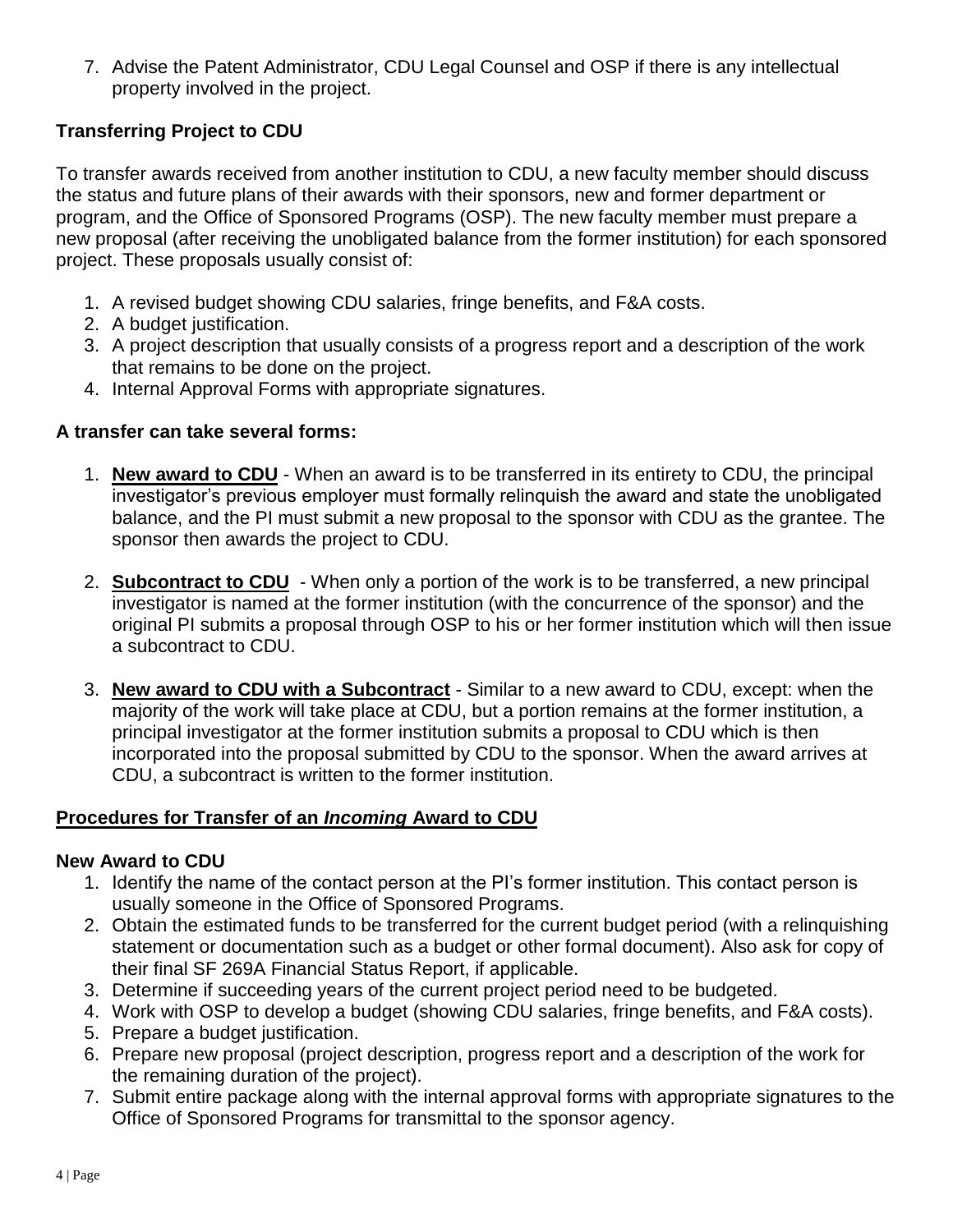# **Subcontract to CDU**

- 1. Obtain approval from the sponsor to name a new principal investigator for the portion remaining at the former institution.
- 2. Prepare a proposal (statement of work, budget, budget justification, and internal approval forms with appropriate signatures) to OSP at CDU for transmittal to the PI's former institution.
- 3. Subcontract is issued to CDU from former institution.

#### **New award to CDU with a Subcontract**

- 1. Identify the name of the contact person at the PI's former institution. This contact person is usually someone in the Office of Sponsored Programs.
- 2. Former institution obtains approval from the sponsor to name a principal investigator at the former institution.
- 3. Former institution submits a proposal for the portion to remain at the former institution.
- 4. CDU incorporates that portion into a new proposal submitted to the sponsor.
- 5. CDU awards a subcontract to former institution when new award is received.

#### **F&A Rate Issues**

If a project is being transferred in its entirety to CDU and CDU's F&A rate is significantly higher than that of the previous institution, the PI is required to complete an F&A Waiver and CDU may accept a lower rate for the remainder of the budget year. It is expected that the full rate will be used in proposals for all subsequent years of the project.

When only a portion of the project is to be transferred, if adding a subcontract to CDU places a burden on the original project budget, CDU might be willing to negotiate F&A rates with the former institution, but this will need to be discussed and pre-approved. This will be approved by the Executive VP for Research and Health Affairs.

#### **Procedures for Transfer of an Award to New Institution**

The faculty member needs to communicate and request prior approval for the transfer from the Vice President for Research and Health Affairs before proceeding with the transfer. Depending upon the type of award, sponsors policies, the relationship of the project to CDU, and the expectations of the new institution, there are several alternatives for the disposition of active awards when the principal investigator leaves the University.

#### **Alternative 1:**

Awards may remain at CDU in their entirety when the award is tied closely to the University. For example: 1) if the award is for equipment; or 2) if the primary purpose of the award is to fund students, e.g. a training grant may have a group of students at CDU in various stages of training; or 3) Infrastructure.

#### **Alternative 2:**

In some circumstances the award may be transferred entirely to the new institution. This is the most likely outcome when the project is identified exclusively with the principal investigator and does not fund graduate students or other personnel.

#### **Alternative 3:**

The project may remain at CDU and a portion of the award may be transferred to the new institution through a subcontract.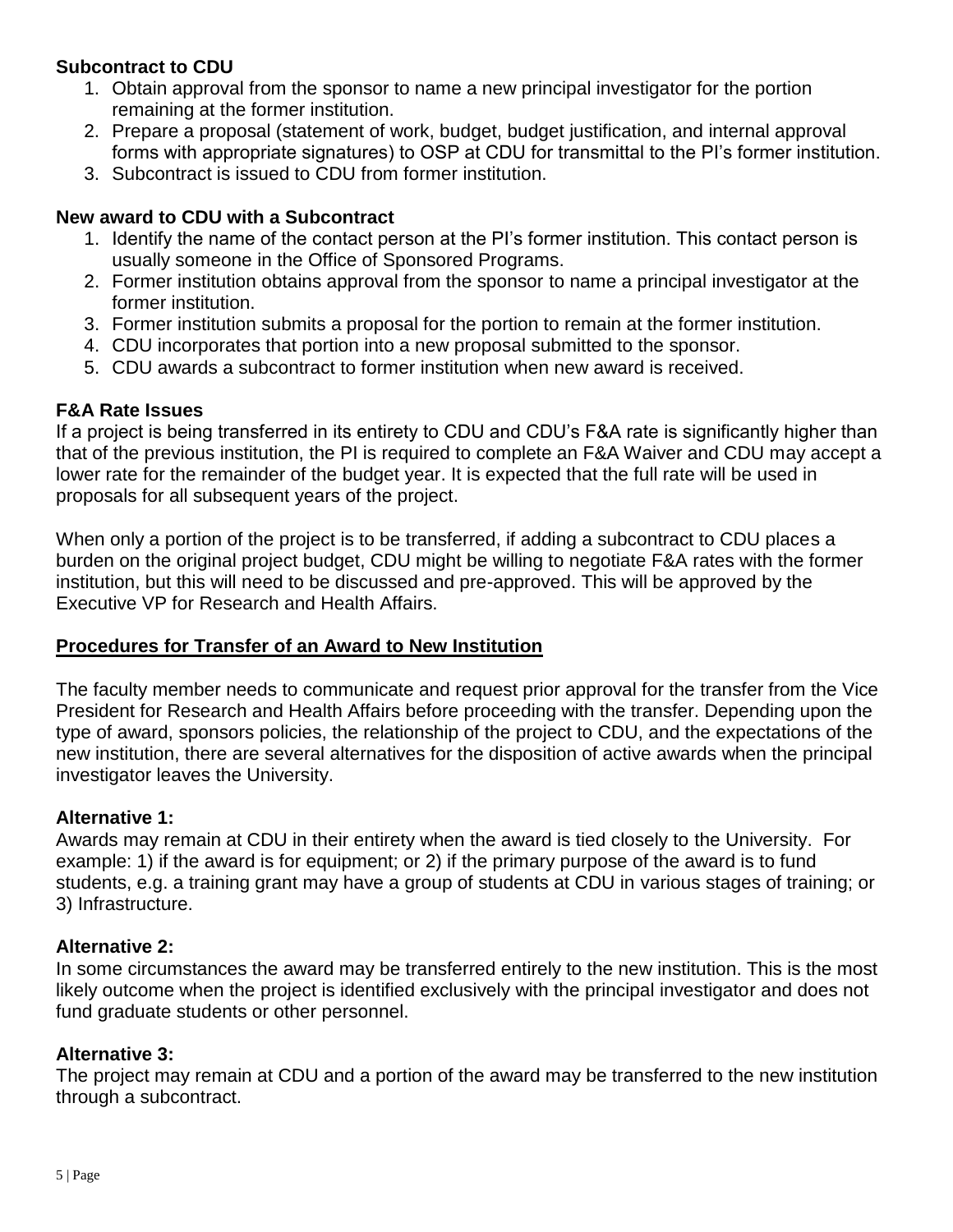# **Alternative 4:**

The award may be moved with its original principal investigator, and a subcontract may be issued to CDU for the project work remaining here.

Principal investigators should discuss the status of their awards and their plans for the future with their sponsors, relevant department or program heads, and the Office of Sponsored Programs (OSP). OSP will discuss the transfer with the sponsor's administrative staff to find out how the sponsor would like to proceed.

# **Action to Take (Transferring Award to another Institution)**

#### **Alternative 1**:

The entire award, with a new principal investigator, stays at CDU which continues to receive funding directly from the sponsor.

1. CDU along with a recommendation from the PI must identify a new principal investigator and request written approval by the sponsor.

# **Alternative 2:**

The entire award is relinquished by CDU and is transferred to the principal investigator's new institution.

- 1. Funds available for transfer the unobligated balance must be identified. This can take time as costs must be allowed to post against the original project and the corresponding F&A cost must be applied.
- 2. OSP representing CDU must formally relinquish the award in writing. (NSF and NIH have standard forms for this process).
- 3. The project will be closed at CDU in accordance with CDU and sponsor policies.
- 4. Upon receipt of a proposal from the investigator at his/her new institution, the sponsor will reissue the award to the new institution.
- 5. Determine disposition of equipment previously purchased with funding from this project. Who has title: CDU or the Sponsor? If title goes to CDU, does the equipment stay at CDU, or does it get transferred to the new institution?

# **Alternative 3:**

The award stays at CDU which continues to receive funding directly from the sponsor. A portion of the project work is transferred to the new institution using a subcontract agreement.

- 1. The sponsor must approve a new CDU principal investigator.
- 2. The CDU budget must be revised to include a subcontract and any F&A cost issues must be negotiated by OSP.
- 3. Using the figure provided by CDU, a subcontract proposal must be prepared by the departing principal investigator's new institution and submitted to CDU.
- 4. The subcontract and new budget must be approved by the sponsor.
- 5. When approval is received, OSP will issue the subcontract.

# **Alternative 4:**

The award is transferred to the principal investigator's new institution, which will receive funding directly from the sponsor. The new institution will issue a subcontract to CDU.

1. Funds available for transfer – the unobligated balance – must be identified. This can take time as costs must be allowed to post against the original project and the corresponding F&A cost must be applied.